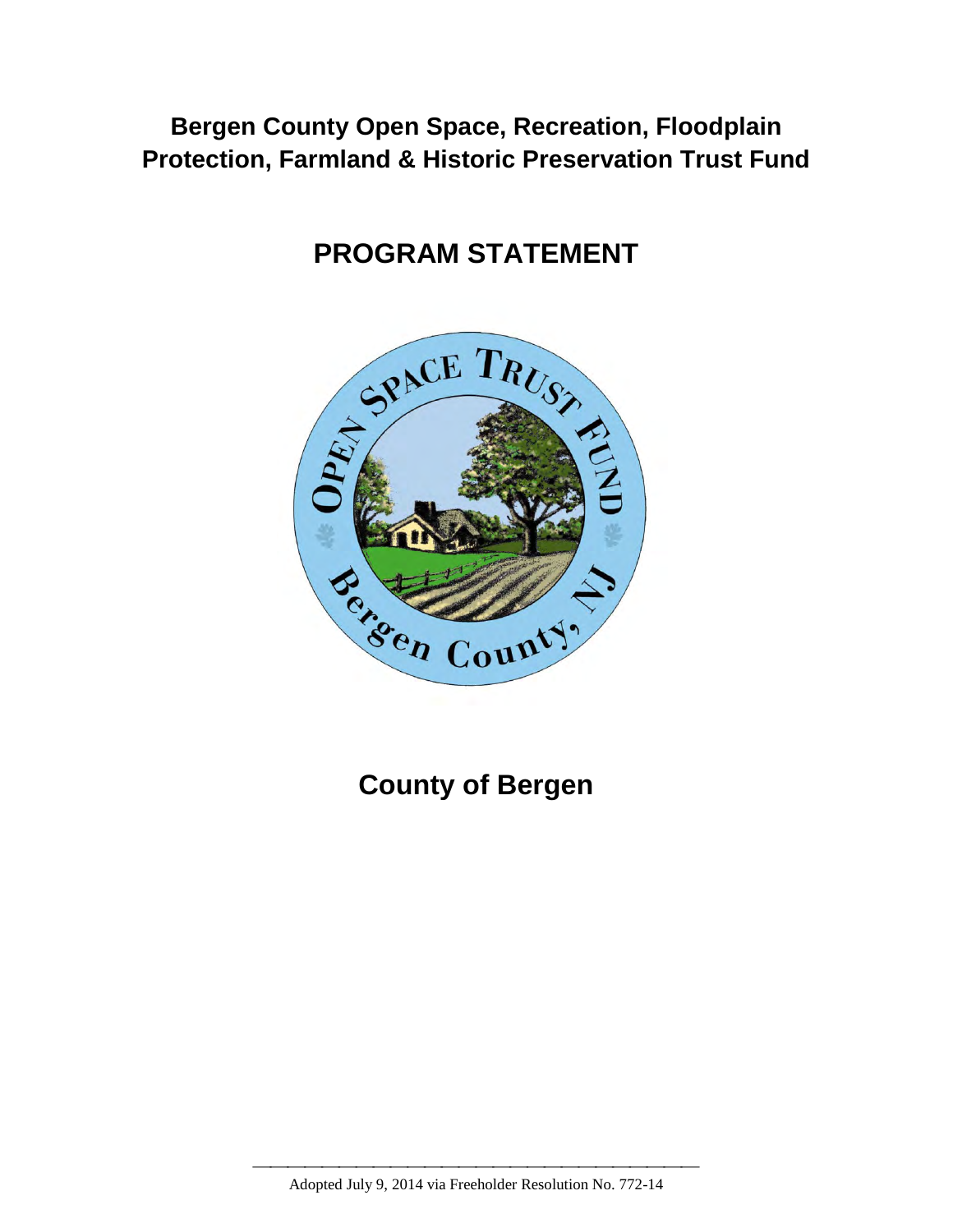## **I. INTRODUCTION**

Through a 1997 State Law (N.J.S.A. 40:12-15.1 et seq.), New Jersey counties are permitted to establish a dedicated trust fund to acquire land for conservation/open space purposes, recreation facilities enhancement, and farmland and historic preservation. Counties are given great latitude in crafting their own trust funds to meet their particular priorities and objectives.

Under this Law, the Board of Chosen Freeholders needs voter approval to create and fund such a trust. The County of Bergen recognized the merits of a trust and, on November 3, 1998, placed a public question on the ballot to determine whether the County should establish such a trust fund. The ballot question was approved by a two-to-one majority of those who voted. The vote of approval allowed the Freeholder Board to establish a trust fund, which they did via Resolution #1853 on November 24, 1998, entitled the Bergen County Open Space, Recreation, Farmland & Historic Preservation Trust Fund (hereinafter "Trust Fund").

Bergen County's Trust Fund had an initial life span of 5 years, ending in 2003. Based on the success of this initial effort, the County of Bergen sought to re-authorize the Trust Fund, via a public question to the electorate on the ballot of November 4, 2003. The ballot question was approved by a two-to-one majority of those who voted. The vote of approval allowed the Freeholder Board to re-authorize and modify the Trust Fund, which they did via Resolution #1753 on December 17, 2003.

In September of 2011 the State Trust Fund Law was amended to include an additional purpose to acquire flood-prone properties, otherwise known as "Blue Acres Projects." Based upon this amendment, the County of Bergen sought the approval of the voters, via a 2013 ballot question, to add this new program category. The ballot question was approved by nearly a two-to-one majority of those who voted. The vote of approval allowed the Freeholder Board to amend the Trust Fund, which they did via Resolution # 1762-13 on December 18, 2013, and naming the program the Bergen County Open Space, Recreation, Floodplain Protection, Farmland & Historic Preservation Trust Fund.

Rules and Regulations for the administration of the Trust Fund Program, identified as the "Program Statement" was formally adopted by the Board of Chosen Freeholders via **Resolution # 1853, November 24, 1998, and have been periodically amended as necessary: # 1812, 10/20/99; # 493, 4/18/01; # 903, 7/7/04; # 542, 4/15/09; # 1087, 8/11/10; # 667-14, 6/4/14.** This Program Statement is intended to outline the objectives of the program and the governance process that the Trust Fund will follow.

## **II. STRUCTURE OF THE TRUST FUND**

The Trust Fund is funded through a property tax assessment to be determined annually by the governing body of the County, at a rate not to exceed one cent per \$100.00 of total County equalized real property valuation.

The Trust Fund is divided into two separate categories, each having its own distinct goals and objectives. The **County Program** uses Trust Fund dollars on a countywide basis to preserve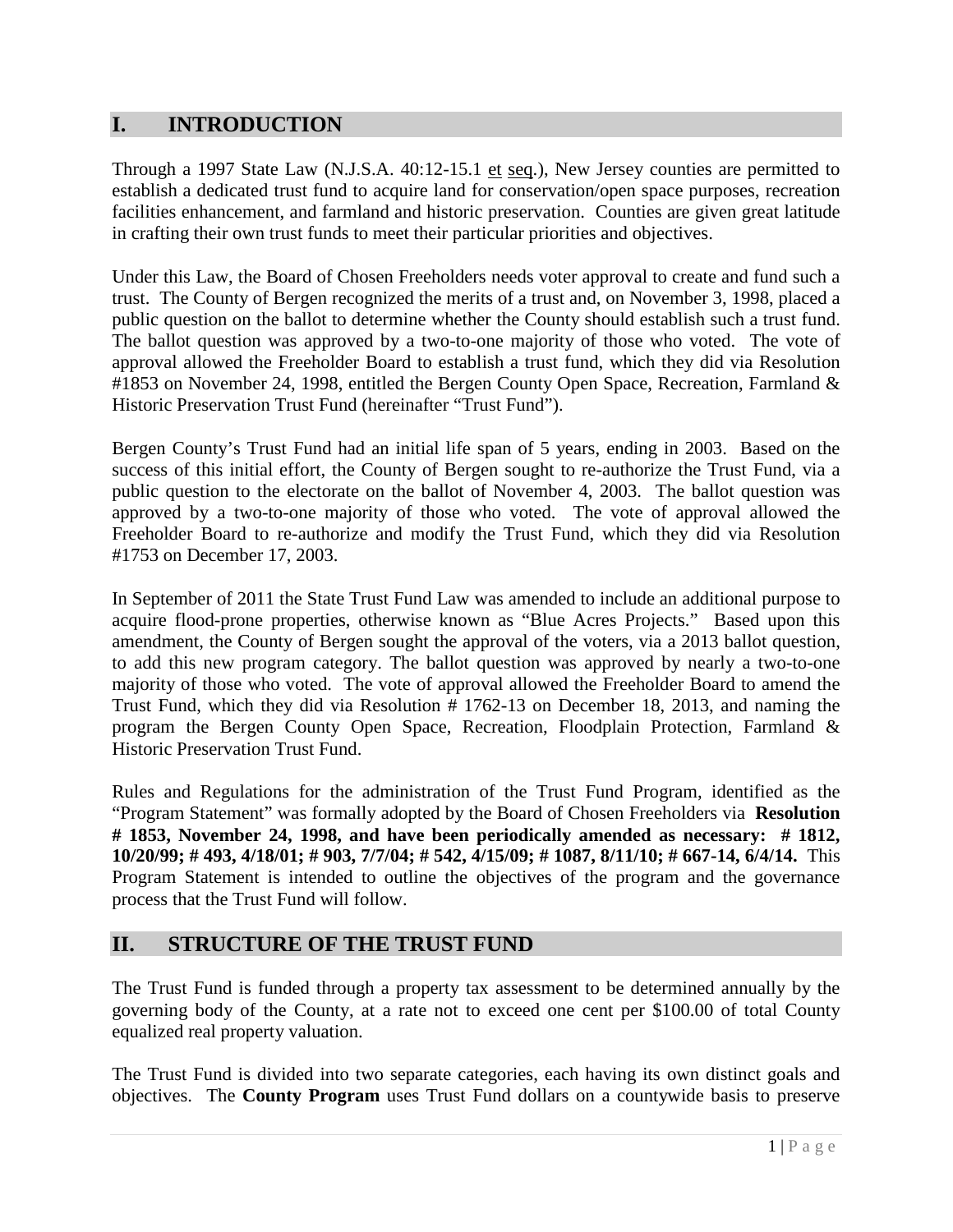land, maximize recreational opportunities, acquire flood-prone properties, and preserve farmland and historic areas. Those that are eligible to apply to the County Program include: County departments, municipalities, and charitable conservancies. Seventy (70) percent of each year's open space tax revenue shall be allocated to the County Program.

The second program of the Trust Fund is the **Municipal Park Improvement Program.** Each of Bergen County's 70 municipalities is eligible to apply to this program in order to improve their municipal open space and recreational facilities. Thirty (30) percent of each year's open space tax revenue shall be allocated to the Municipal Park Improvement Program.

Any unused funds will stay within the respective Program categories and made available in the next available funding round. Any interest earned on the investment of funds of the Trust Fund shall be retained within the Trust Fund.

As necessary, the County Executive and the Board of Chosen Freeholders will determine whether it is appropriate to modify the priorities and objectives of the program. The program may also expire should there be a determination by the County Executive and the Board of Chosen Freeholders that it is no longer necessary.

## **III. GOVERNANCE**

The Department of Planning & Economic Development, Division of Open Space (Division) administers the Trust Fund Program. The Division will ensure standard applications for the Trust Fund Grant program categories are available; which may be revised to ensure program efficacy.

After the County Freeholders adopt the annual Trust Fund tax rate resolution for the funding round, the funding schedule will be established. A specific date will be established, as appropriate, for applications to be submitted. A project review and award schedule will be developed and communicated to applicants.

Grant funding recommendations are developed by the Trust Fund Public Advisory Committee. These funding recommendations are submitted to the County Executive and Board of Chosen Freeholders in the form of a preliminary funding recommendation report. A Freeholder Resolution is adopted by the Freeholders identifying the recommendations and sets a date, no less than 30-days, for a public hearing to solicit public comment on the grant award recommendations. No less than 45-days after the public hearing, a final grant funding Resolution is then adopted by the Freeholders in accordance with N.J.S.A. 40:12-15.1 et seq.

## **IV. GRANT CATEGORIES & GUIDELINES**

Grant program guidelines and/or manuals govern the award of matching grants. These documents establish project eligibility requirements, application requirements, funding award and criteria, and program administration requirements. These guidelines, manuals and the grant administrator responsible for the respective sub-category are as follows: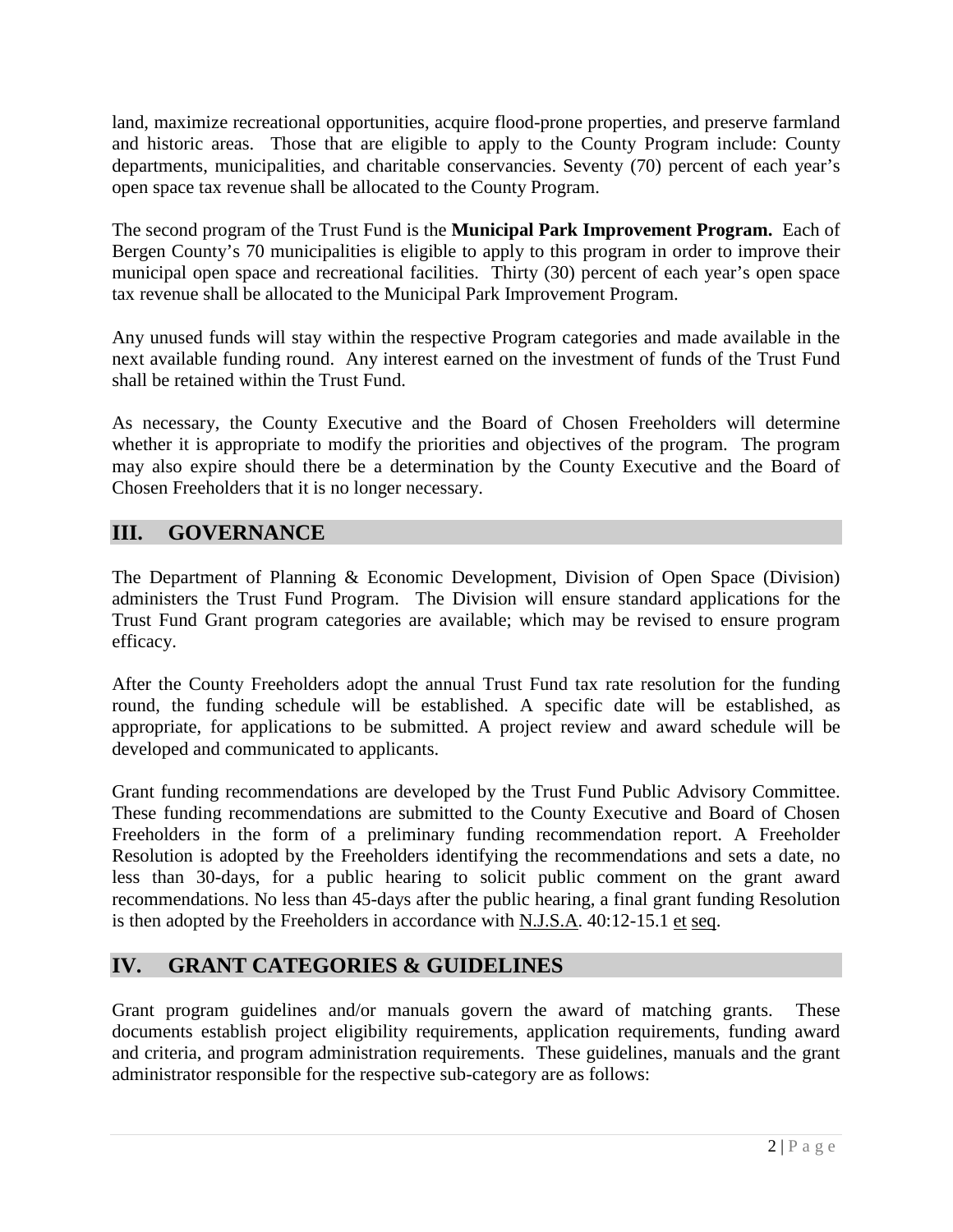#### **County Program**

- 1. **Land Acquisition Program:** The **Open Space Partnership Manual** is the guidance document governing the review and award of matching grants to municipalities and qualified non-profit organizations for the acquisition of land for recreation and conservation purposes.
	- The Division of Open Space is the grant administrator.
- **2. Bergen County Park Improvement Program:** The Bergen County Department of Parks is responsible for submitting its requests for the development of new and/or the rehabilitation of existing County Park facilities to the Division of Open Space.
- **3. Farmland Preservation Program:** The **Farmland Easement Purchase Guidelines** is the guidance document governing the grants to the County for the acquisition of farmland development easements from landowners who want to continue farming their land.
	- The Division of Open Space is the grant administrator.
- **4. Historic Preservation Program:** The **Historic Preservation Grant Guidelines** is the guidance document governing grants for the acquisition, stabilization, rehabilitation, restoration, and preservation of historic sites; preservation planning documents, by the County, municipalities, and qualified non-profit organizations.
	- The Division of Cultural and Historic Affairs is the grant administrator.
- **5. Floodplain Protection Program:** The **Floodplain Protection Program Manual** is the guidance document governing the grants for the acquisition of floodprone properties and restoring the land to a natural state useful for recreation and conservation purposes by County, municipalities, and qualified non-profit organizations.
	- The Division of Open Space is the grant administrator.

#### **Municipal Park Improvement Program**

The **Municipal Park Improvement Program Rules & Procedures Manual** is the guidance document governing the grants to Bergen County municipal governments for the development and/or the rehabilitation of municipal outdoor recreation facilities.

• The Division of Open Space is the program administrator.

All program governing documents are on file with the Division of Open Space.

#### **V. INELIGIBLE CRITERIA**

Projects ineligible for funds from any program category include, but are not limited to the following:

A. Any maintenance, care, custodial, or policing expenditures associated with the acquisition of open space, and active or passive recreation.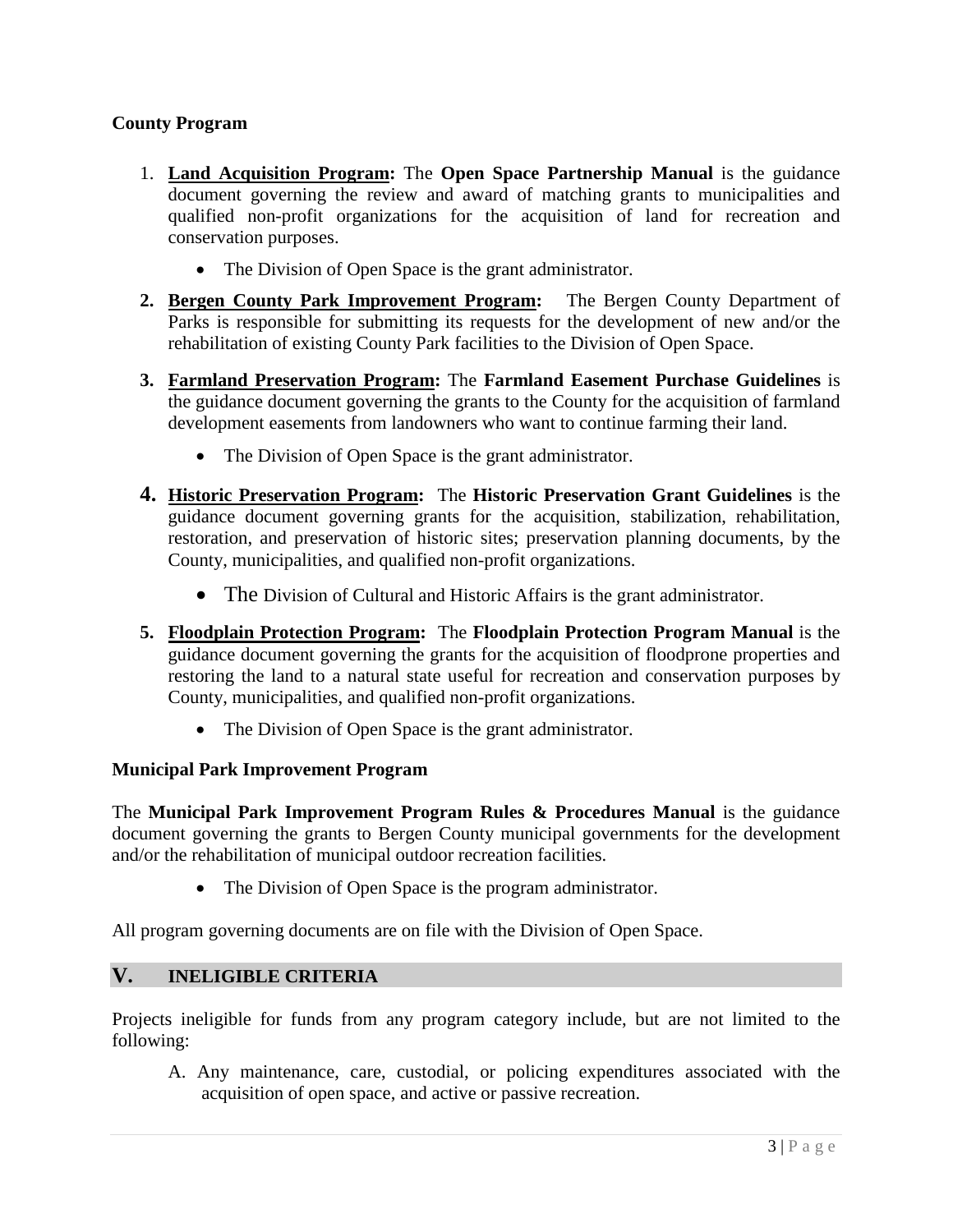- B. Lands that are and will remain predominantly covered by buildings or structures not appropriate for environmental education, recreational use, or historic preservation.
- C. Activities that will have a significant adverse impact on environmental resources or open space values.
- D. The acquisition of land that is less than 2.0 acres. However, projects of less than 2.0 acres may be considered if contiguous to an existing park/greenway or if of great environmental/ecological significance.

## **VI. GRANT ADMINISTRATORS**

Grant administrators will process applications submitted - guiding applicants through the review, recommendation and approval phases. Administrators will work closely with grant applicants, instructing and educating them about the process and the responsibilities involved with getting a grant.

A second duty of the grant administrators is project administration. Once a grant has been awarded, the grant administrator will assist in drafting the grant contract with the Office of County Counsel. The grant contract details the responsibilities of the County and the grantee in completing the project. Upon its execution, signed by both the grantee and the County, it is a legally binding and enforceable document.

The final step in the project administration process, the grant administrator will seek the necessary financial documentation from the grantee verifying payment records, reviewing invoices and receipts. Grants are made on a reimbursement basis. This means that the grantee incurs the costs and then requests reimbursement for eligible costs.

#### **VII. ADVISORY COMMITTEES**

## **I. Trust Fund Public Advisory Committee**

The County Executive, with the advice and consent of the Board of Freeholders, may appoint Advisory Committee members from the following categories of County Departments, municipalities, and organizations:

- Freeholder Liaison
- Bergen County Department of Planning & Economic Development
- Bergen County Department of Parks
- Bergen County Treasurer
- Bergen County League of Municipalities
- Recreation and Park Association
- Historic Preservation Representative
- Agricultural Representative
- Business Organization Representative
- Three (3) Environmental/Conservation Group Representatives
- Three (3) Members of the Public, Chosen At-Large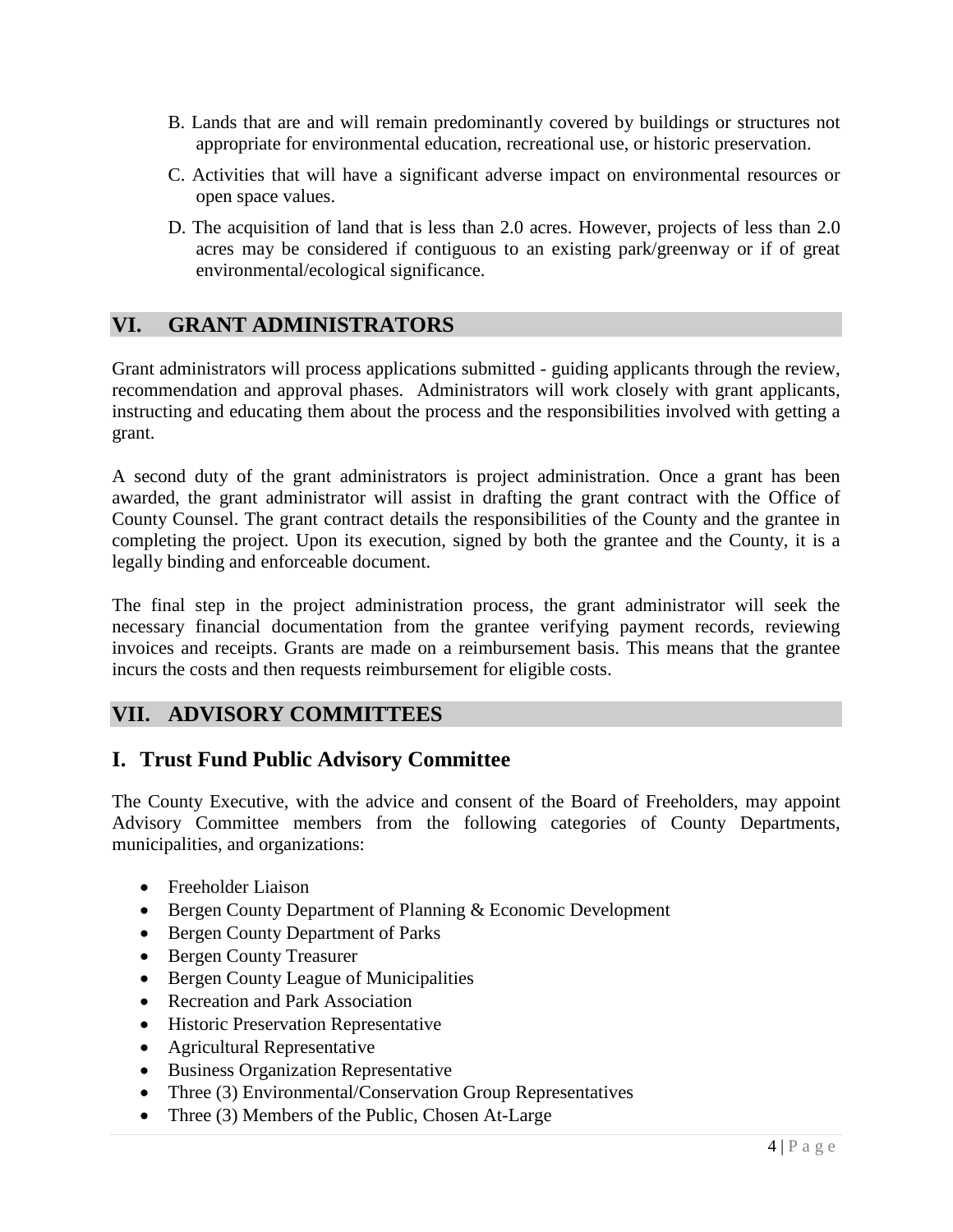The **Term of Office** of the members of the Trust Fund Public Advisory Committee shall be as follows.

The Freeholder Liaison, the Director or designee of the Bergen County Department of Planning & Economic Development, the Director or designee of the Bergen County Department of Parks, and the Treasurer or designee of the Bergen County Treasurer's Office shall serve as Ex-officio members. Ex-officio members shall have all the rights and privileges as all members of the Advisory Committee, except as follows:

- 1. While the Freeholder Liaison is vested with the right to vote as per the County Administrative Code of 1992, the Freeholder liaison maintains his/her discretion as to whether to exercise his/her right to vote for all Advisory Committee actions.
- 2. Unless otherwise stated, all Ex-officio members are permitted to serve as an officer of the Advisory Committee; however, no more than one Ex-Officio member shall serve as an officer during any one calendar year. The Freeholder liaison is prohibited from being an officer of the Advisory Committee.

All appointments to the Advisory Committee shall be for two-year terms. All members shall serve on a voluntary basis without compensation. Each shall file annually a Financial Disclosure Statement in accordance with N.J.S.A. 40A:9-22.1 et. seq., the Local Government Ethics Law.

The **Officers** of the Advisory Committee shall be a **Chairperson** and a **Vice-Chairperson**. The Officers shall be elected by a majority vote of the voting members at the annual organizational meeting of the Advisory Committee when the Committee holds its first meeting of the calendar year.

The term of office of all officers shall be for one (1) year. An elected officer shall serve for no more than two  $(2)$  consecutive terms.

The **Duties of the Chairperson** shall include, but not necessarily be limited to, the following:

- a. Preside at all regular and special meetings.
- b. Create Subcommittees as deemed necessary.
- c. Appoint Subcommittee members.
- d. Sign such documents as are necessary.

In the absence of the Chairperson, the **Vice-Chairperson** shall perform duties of the Chairperson.

#### **A. Subcommittees**

There shall be Subcommittees from among the members as the Chairperson and Advisory Committee deem necessary for the purpose of carrying out the business of the Advisory Committee.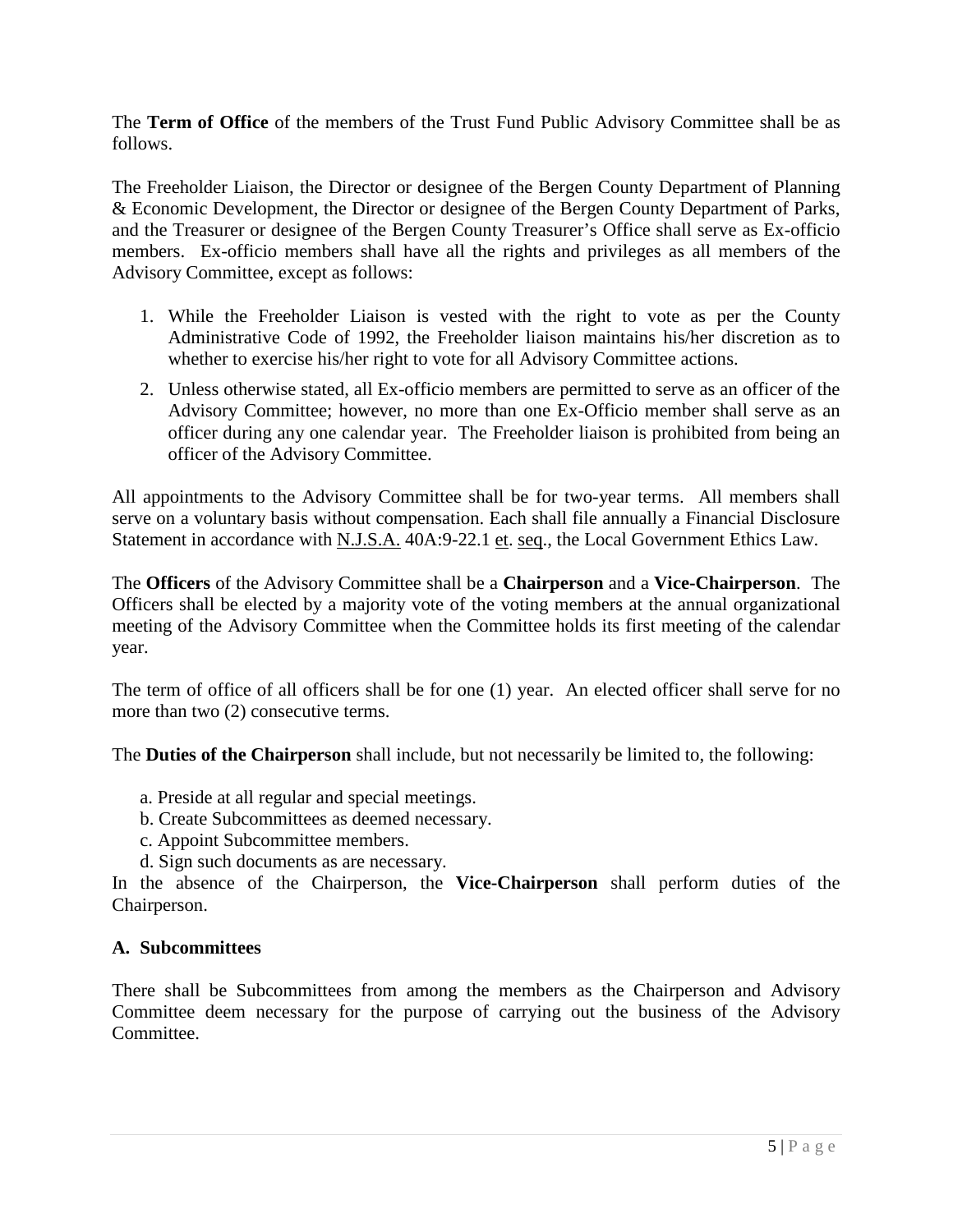#### **B. Meetings**

Meetings of the Advisory Committee shall be held as determined by the Division of Open Space or Chairperson. Special meetings may be held as necessary as determined by the Division of Open Space or Chairperson.

A simple majority of eight (8) out of the fifteen (15) voting members of the Advisory Committee shall constitute a quorum for the transaction of business.

#### **C. Responsibilities**

The Advisory Committee will work closely with the County to:

1. Recommend formal rules and regulations that the Trust Fund will follow. The Bergen County Board of Chosen Freeholders may amend these rules and regulations at any time as necessary.

The Advisory Committee shall assist the County of Bergen with regard to open space and recreation issues pertaining to the County Program.

#### **D. Conflict of Interest**

Any Advisory Committee member, who has an affiliation to any project where an application has been submitted for the Advisory Committee to review and recommend funding, must recuse him or herself from the application process of that particular project. "Affiliation" shall be construed to mean a connection to the project by way of familial, employment, elected official and/or board relationship. "Application Process" shall be construed to mean participation in the presentation, discussion, and voting of the project in question. A member who has recused him or herself from hearing a particular application is not precluded from participation in other applications before the Advisory Committee.

## **II. Municipal Park Improvement Program Regional Municipal Committees**

Regional Municipal Committees will consist of the municipal administrators or Borough Clerk if there is no Administrator, from each of the Bergen County municipalities. Committee members shall make recommendations for funding to Division Staff after the review of applications and conducting a meeting of the sub-committee. Committee meetings will be held in those instances where funding requests exceed the funds available for any sub-region.

Grant Funding in this category is distributed into six established planning sub-regions, identified as follows:

- Central
- Northern Valley
- Northwest
- Pascack Valley
- Southeast
- Southwest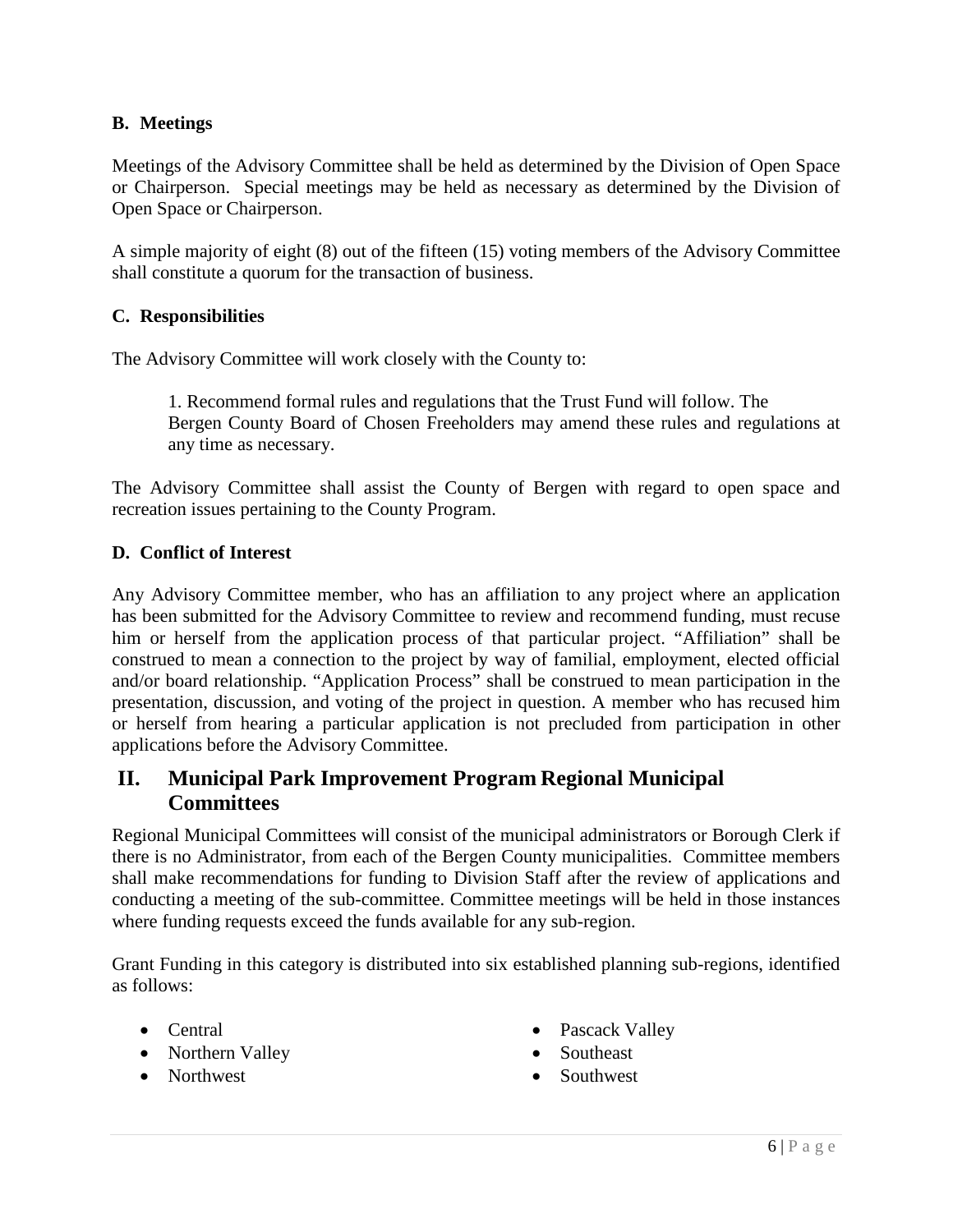All applications for Municipal Park Improvement grants will be reviewed and a ranking number is computed for each per an application review scorecard. If the grant funding requests can be accommodated in any sub-region, then Division Staff will make recommendations for grant selections to the Trust Fund Public Advisory Committee.

If funding requests exceed the funds available for any sub-region, then the Division staff will present grant request information, the results of the ranking scorecard, and convene a meeting with the respective Sub-regional Municipal Committee, who will review the eligible applications.

The Regional Municipal Committee shall make recommendations for funding to Division Staff. Division Staff will then review recommendations, make adjustments to recommendations if necessary, then present recommendations to the Trust Fund Public Advisory Committee for inclusion in the annual funding recommendations list.

# **III. County Agriculture Development Board**

The Bergen County Agriculture Development Board (CADB) consists of seven voting members - four farmer and three public members. There are also three ex-officio members: Bergen County Soil Conservation District, Rutgers Cooperative Extension Agent of Bergen County and a Bergen County Planning Board Member. Members are appointed by the County Executive with the advice and consent of the Freeholders.

The CADB recommends grants to the Trust Fund Public Advisory Committee for grants to enable the County to purchase a deed restriction ensuring the land will not undergo nonagriculture development.

## **IV. Historic Preservation Advisory Board**

The Historic Preservation Advisory Board consists of seventeen members and is appointed by the County Executive with the advice and consent of the Freeholders. The board reviews applications and recommends grant awards to the Trust Fund Public Advisory Committee.

# **V. Bergen County Department of Parks & Department of Planning and Economic Development**

While not a committee, the Director, or designee, of the Bergen County Department of Parks shall be responsible for submitting a list of funding requests for the development of new and/or the rehabilitation of existing County Park facilities. The Director, or designee, of the Department of Planning and Economic Development shall be responsible for submitting a list of funding requests for the preservation of land for the County.

The Trust Fund Public Advisory Committee will invite Department representatives to present its funding requests to the Trust Fund Public Advisory Committee at a scheduled meeting.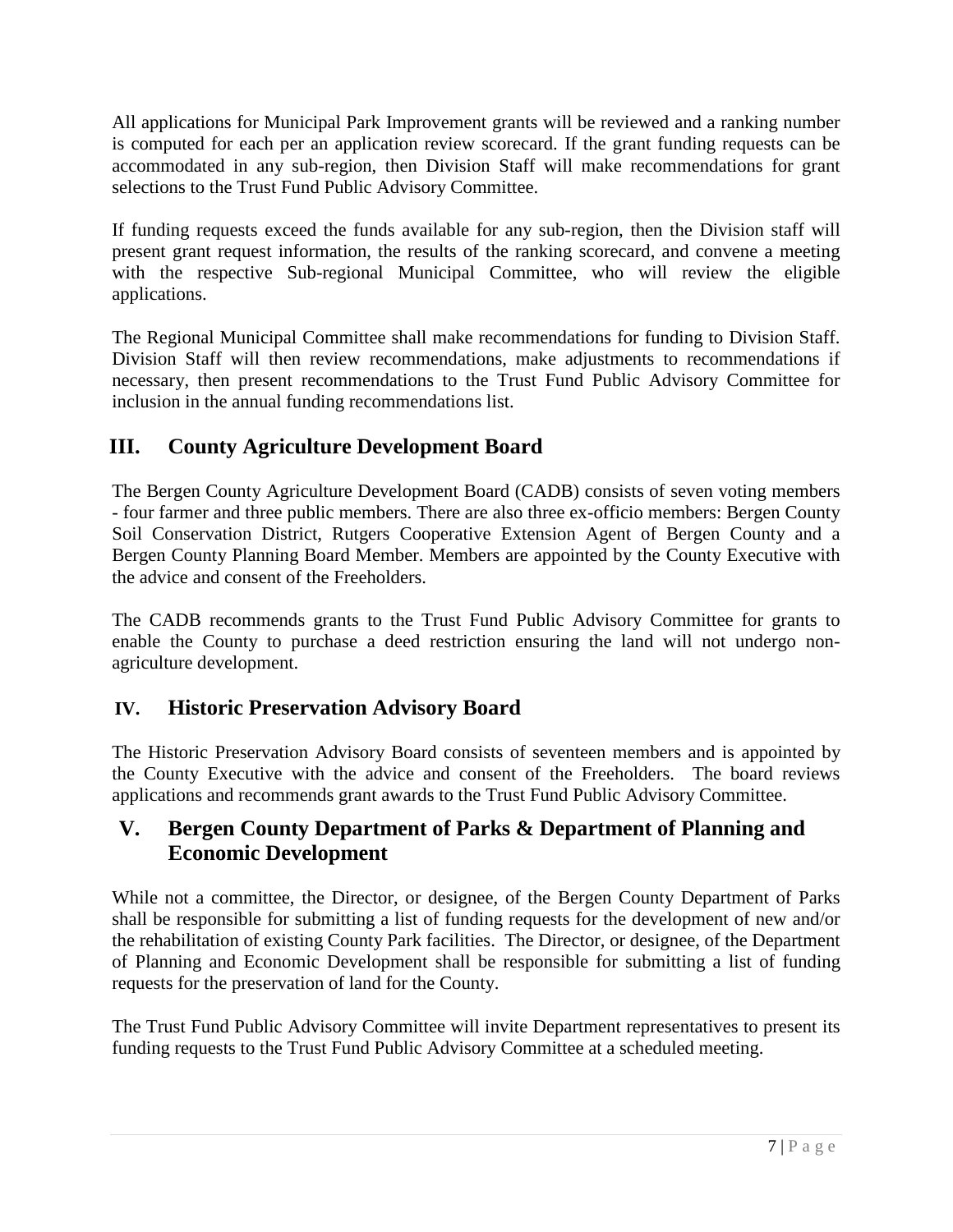### **VIII. AMENDMENT AND SEVERABILITY**

The County Executive and the Board of Chosen Freeholders may amend this program statement at any time. Should any portion of this document be determined invalid or inappropriate or be deleted by Resolution of the Board of Chosen Freeholders, the remainder of the document shall remain in full force and effect.

- I. The County Executive and Board of Chosen Freeholders maintains the following discretion:
	- 1. The Freeholders must approve all grant awards to projects.
	- 2. The Freeholders must determine annually, upon a recommendation of the County Executive, whether to raise Trust Fund dollars and the annual rate or amount to be raised.
	- 3. The Freeholders may allocate Trust Fund dollars for the payment of debt service on indebtedness issued or incurred by the County for land acquisition, development of lands acquired for recreation or conservation purposes, and historic preservation activities.
	- 4. The County Executive and the Board of Chosen Freeholders shall determine whether to continue the Trust Fund program in its present form or as modified.
- II. Discretion to Relax Administrative, Procedural, and/or Substantive Requirements
	- 1. The County may, in its discretion and if consistent with the principles and purposes of the Trust Fund Program Statement, relax the strict application of any of the administrative, procedural, and/or substantive requirements of the Trust Fund Program Statement and/or other non-statutory requirements when necessary and in the public interest, for good cause shown by the grant recipient for land acquisition. Such authority does not extend to statutory requirements, legislative mandates, Green Acres Rules and Regulations, or any other independent authority.

The County is under no obligation to relax any of the administrative, substantive, or procedural requirements and retains complete discretion to determine whether to do so.

2. Procedure for Requesting Relief from Administrative, Procedural, and/or Substantive Requirements

Any Trust Fund grant recipient for land acquisition who seeks relief from any administrative, procedural, and/or substantive requirements(s) of the Trust Fund shall submit a written petition to the Department of Planning and Economic Development for consideration. The grant recipient shall also submit a copy of the petition to the Clerk to the Board of Chosen Freeholders, who will circulate it to the Board of Chosen Freeholders and the County Executive.

The Department of Planning and Economic Development shall review the petition and present the request to the Trust Fund Public Advisory Committee. The petitioner shall